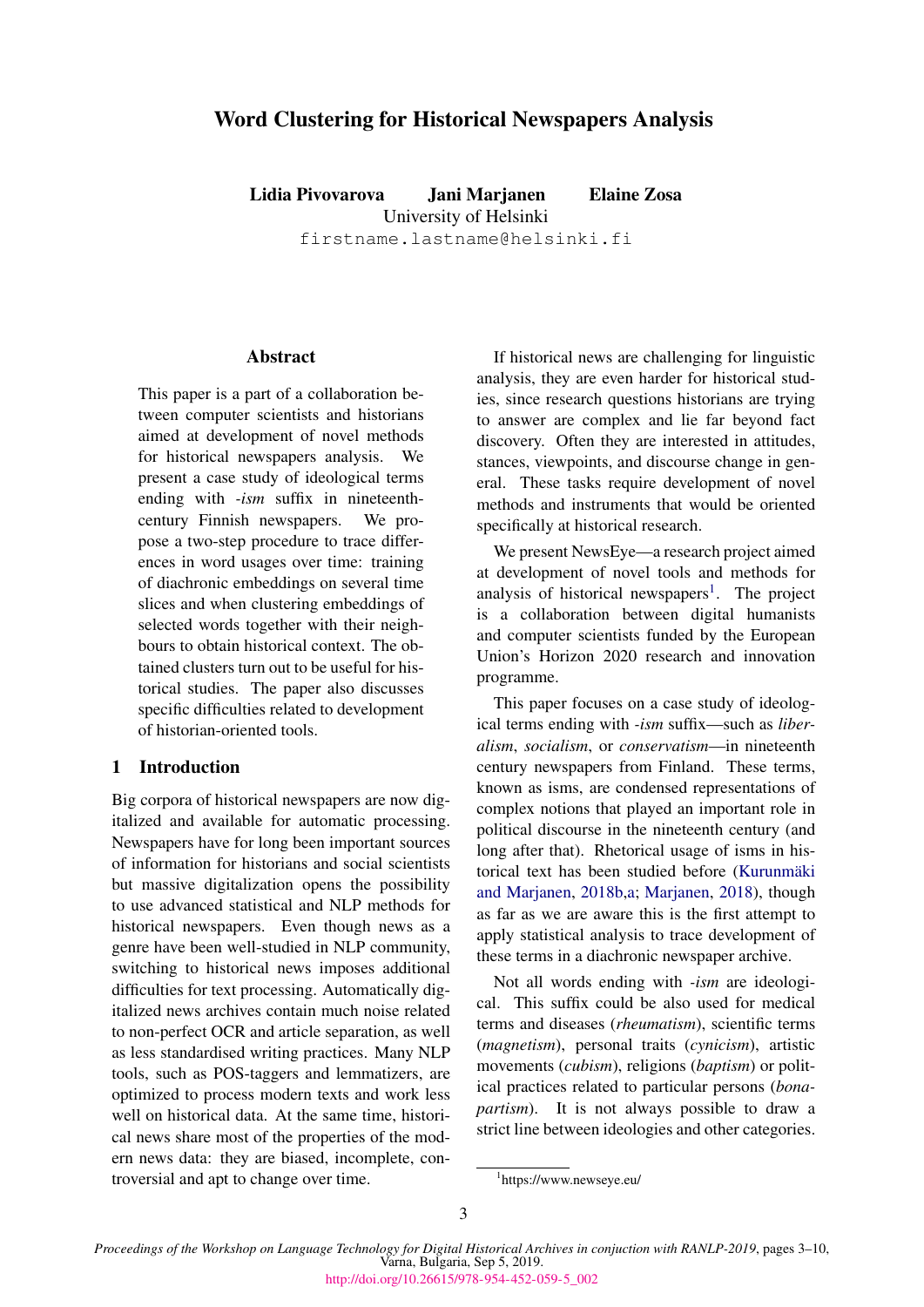Moreover, the ideological load of these terms might change over time.

We apply a corpus-based analysis to find out how the vocabulary of isms changed in nineteenth century Finnish newspapers and how usage of ideological isms is different from other words with *-ism* suffix. We try to implement a robust analysis procedure that would be applicable to other tasks with minimal human intervention. Our method consists of two main steps: first, we extract from the corpus *all* words with suffix *-ism*, second, we cluster these words and their semantic neighbours in an unsupervised fashion. This procedure does not require a human intervention other than interpretation of results and, consequently, is potentially applicable to other research questions.

## 2 Data

### 2.1 Corpora

Newspapers in Finland were published in two main languages—Finnish and Swedish. In the beginning of the nineteenth century the majority of newspapers were published in Swedish, though by the 1880s the Finnish and Swedish newspapers were printed in almost equal amount. The Finnishand Swedish-language press had a different distribution of topics and exposed slightly different political outlook, though contemporaries often relied on newspapers in both languages [\(Engman,](#page-7-3) [2016\)](#page-7-3). Another peculiarity of these data is a censorship accomplished by the Russian Empire government. The censorship was abandoned in 1905, which led to an outburst of socialistic rhetoric in the press, especially in the Finnish-language newspapers since they were more likely to have a rural or working-class background.

We use a digitalized collection of nineteenthcentury Finnish newspapers freely available from the National Library of Finland (Pääkkönen et al., [2016\)](#page-7-4). We use the full Swedish and Finnish data from 1820 to 1917, treating them as two separate corpora. Each corpus is split into five doubledecades. The total amount of words in both corpora is presented in Table [1.](#page-1-0)

In Figure [1](#page-2-0) we present relative frequencies for the selection of most frequent isms in our data. It can be seen that a proportion of isms are growing over time. The plots demonstrate some difference between the datasets: e.g. *patriotism* is much more frequent in the Swedish dataset.

<span id="page-1-0"></span>

| Time slice | <b>Millions of words</b> |                |  |
|------------|--------------------------|----------------|--|
|            | <b>FINNISH</b>           | <b>SWEDISH</b> |  |
| 1820-1839  | 1.3                      | 25.5           |  |
| 1840-1859  | 10.3                     | 77.9           |  |
| 1860-1879  | 90.6                     | 326.7          |  |
| 1880-1899  | 805.3                    | 966.9          |  |
| 1900-1917  | 2439.0                   | 953.0          |  |
| Total      | 3346.6                   | 2355.2         |  |

Table 1: Corpus size by double decade.

Both corpora are lowercased and lemmatized using LAS, an open-source language-analysis tool (Mäkelä, [2016\)](#page-7-5).<sup>[2](#page-1-1)</sup> LAS is a meta-analysis tool that provides a wrapper for many existing tools developed for specific tasks and languages. Though LAS supports multiple languages, most efforts were done to process Finnish data, including historical Finnish. The output for our Swedish data is more noisy. In particular, the Swedish LAS lemmatizer is unable to predict lemma for outof-vocabulary words, e.g. *boulangismen* (definite form of 'boulangism'). Thus we applied the additional normalization and convert all words ending with *-ismen* or *-ismens* into *-ism* forms. For all other words we use the LAS output; implementation of proper Swedish lemmatization is beyond the scope of this paper.

## 3 Approach

## 3.1 Diachronic embeddings

We train continuous embeddings [\(Mikolov et al.,](#page-7-6) [2013\)](#page-7-6) on each double-decade. We use Gensim Word2Vec implementation (Rehurtiek and Sojka, [2010\)](#page-7-7) using the Skip-gram model, with a vector dimensionality of 100, window size of 5 and a frequency threshold of 100—only lemmas that appear more than 100 times within a double decade are used for training. One hundred is an arbitrary and rather conservative threshold that ensures that each word in a model has reliable amount of context and embeddings are trustworthy. On the other hand, we lose some *isms* because they appear less than 100 times in a double-decade. For instance, *patriotism* and *liberalism* appear for the first time in the Swedish corpus in 1791 and 1820 respectively, but the corresponding vectors exist in our models starting from 1820-1839 and 1840-1859 respectively. The number of distinct isms in our models is presented in Table [2.](#page-3-0)

<span id="page-1-1"></span><sup>2</sup><https://github.com/jiemakel/las>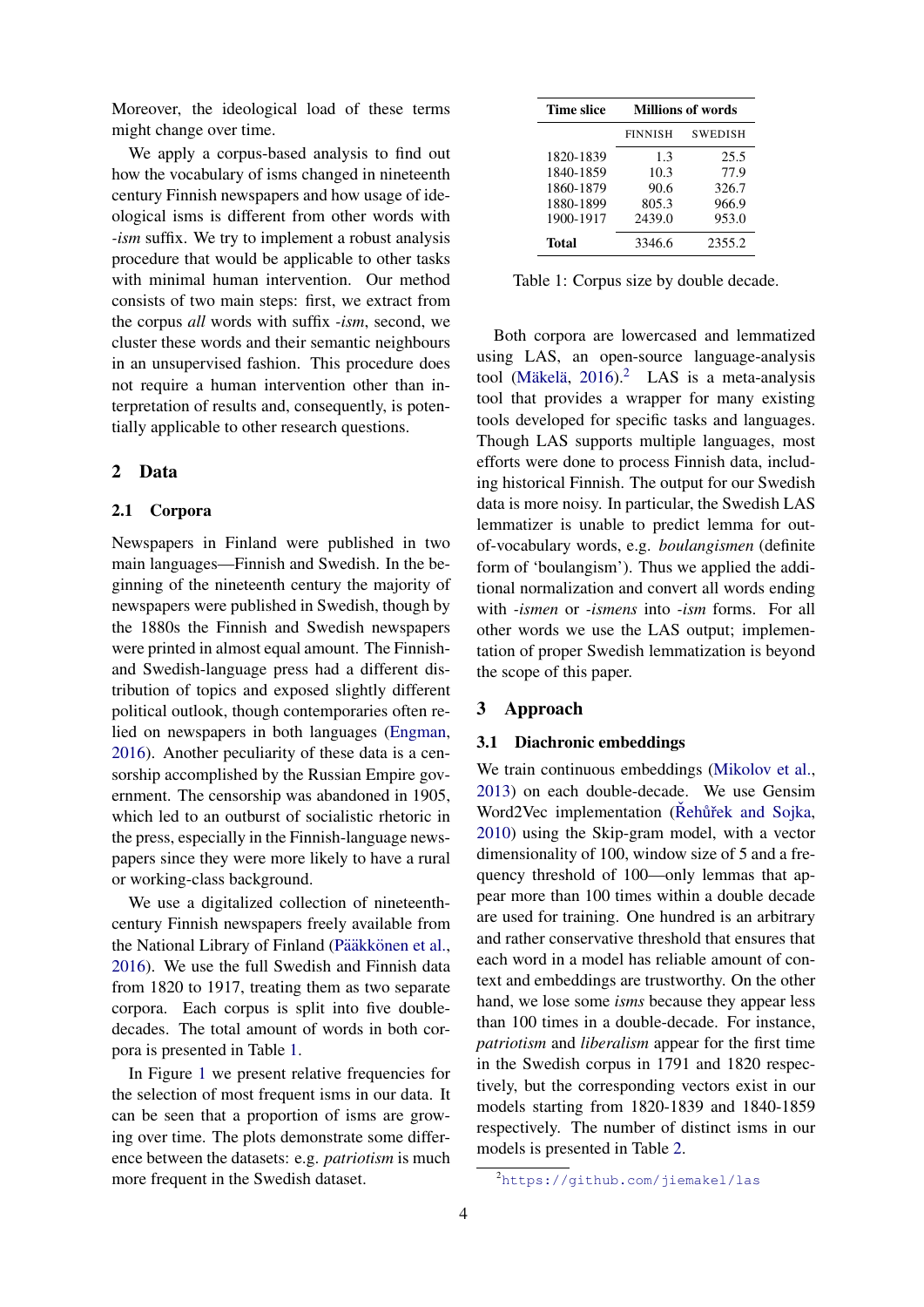<span id="page-2-0"></span>

Figure 1: A selection of the most frequent words ending with suffix *-ism*/*ismi*. The x-axis presents relative frequency in items per million.

Since training word embeddings is a stochastic process, the particular values of vectors do not stay close across runs, though distances between words are quite stable. To ensure that embeddings are stable across time slices, we follow the approach proposed in [\(Kim et al.,](#page-7-8) [2014\)](#page-7-8): embeddings for  $t + 1$  time slice are initialized with vectors built on  $t$ ; then training continues using new data. The learning rate value is set to the end learning rate of the previous model, to prevent models from diverging rapidly. This approach has been previously used in [\(Hengchen et al.,](#page-7-9) [2019\)](#page-7-9) with slightly different data.

## 3.2 Clustering

We cluster word embeddings into semantically close groups using Affinity Propagation clustering technique [\(Frey and Dueck,](#page-7-10) [2007\)](#page-7-10). The main advantages of Affinity Propagation are that it detects number of clusters automatically and is able to produce clusters of various sizes.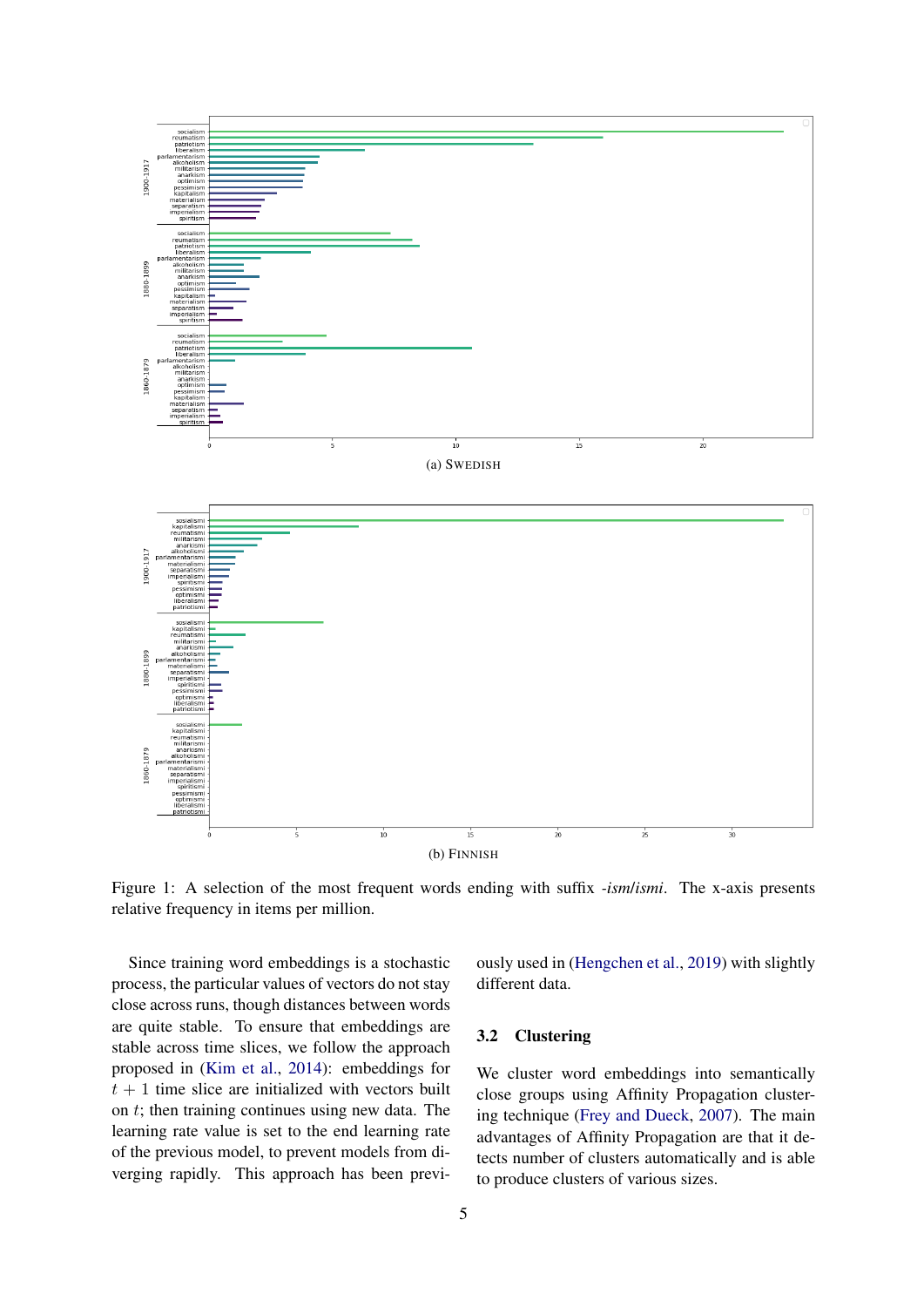<span id="page-3-0"></span>

| <b>FINNISH</b>    |     |       |         |        |
|-------------------|-----|-------|---------|--------|
| Time slice        | ism | close | cluster | select |
| 1820 - 1839       | 0   |       |         |        |
| 1840 - 1859       | 0   |       |         |        |
| 1860 - 1879       | 1   | 157   |         | 12     |
| 1880 - 1899       | 35  | 5977  | 20      | 442    |
| 1900 - 1917       | 119 | 8940  | 70      | 1543   |
| <b>SWEDISH</b>    |     |       |         |        |
|                   |     |       |         |        |
| <b>Time slice</b> | ism | close | cluster | select |
| 1820 - 1839       | 3   | 724   | 3       | 49     |
| 1840 - 1859       | 17  | 1845  | 12      | 211    |
| 1860 - 1879       | 61  | 5229  | 31      | 669    |
| 1880 - 1899       | 120 | 12233 | 54      | 1320   |

Table 2: Number of distinct words used on various steps of the algorithm: *ism* is a number of distinct words with suffix *-ism*, *close* is a number of words, which cosine similarity to at least one ism is higher than 0.5, *cluster* is a number of clusters that contain at least one ism, *select* is a number of words in these clusters.

Affinity Propagation has been previously used for various language analysis tasks, including collocation clustering into semantically related classes [\(Kutuzov et al.,](#page-7-11) [2017\)](#page-7-11) and unsupervised word sense induction (Alagić et al., [2018\)](#page-7-12). Both papers pay special attention to fine-tuning of the algorithm and selection of hyper-parameters. We cannot tune the algorithm due to the lack of gold standard, which is typical for exploratory historical research. We use standard implementation from the Scikit-learn package [\(Pedregosa et al.,](#page-7-13) [2011\)](#page-7-13), with default parameters.

The procedure works as follows. In the data selection step we extract from the corpus all words with a cosine similarity of less than 0.5 to any *ism*. Then we perform clustering on this enriched dataset. Finally, the clusters are filtered so that only clusters that contain at least one *ism* word are presented for the qualitative analysis.

The number of words used on various steps of analysis is presented in Table [2.](#page-3-0) It can be seen from the table is that the number *isms* in the Finnish data is much smaller than for the Swedish data. In particular in the two double decades there are no Finnish ism above the frequency threshold. That could be partially explained by the smaller amount of Finnish newspapers but also by the difference between languages. The suffix *ismi* is not as productive in the Finnish language and used

mostly with loan words, while Swedish more readily adopt *ism* suffix. In many cases Swedish words ending with *-ism* are translated into Finnish using native suffixes. For example, Swedish *katolicism* is translated into Finnish as *katolilaisuus*. In some cases, two words with same meaning but different endings existed in the same time period, e.g. *protestantismi* and *protestanttisuus* or *nationalismi* and *kansallisuusaate*.

It can be seen in the table that though 0.5 is an arbitrary threshold up to 90% of words selected using this threshold are filtered out after the clustering. The number of selected clusters is generally smaller than the number of words with suffix *ism* since isms tend to cluster together.

## 4 Results and Observations

One of the main difficulties for our work is a lack of gold standard annotations. We cannot know in advance how the words should be clustered, especially the most problematic ideological terms, which are the main objects of our study. However, we can make several common-sense assumptions on the expected outcome. For example, it would be reasonable to expect that disease names should not appear in the same cluster with philosophical concepts or that artistic movements should be clustered together. In this section we present several observations, starting with those that can be considered as "sanity checks" for the clustering.

### Rheumatism

In the nineteenth century rheumatism was often mentioned in the medical advertisements. Automatic advertisement filtering in historical news is not a trivial task since advertisements were less regulated, contained more text and looked similar to other articles. Moreover, such filtering is not always necessary since advertisements might pro-vide researchers with valuable insights<sup>[3](#page-3-1)</sup>.

We use the entire corpora to build embeddings, and as a consequence *rheumatism* is one of the most frequent words with suffix *-ism* in our data, as can be seen in Figure [1](#page-2-0) (for the Swedish data we sum up counts for spelling variants *reumatism* and *rheumatism*).

Table [3,](#page-4-0) which shows all clusters from our Finnish data that contain words related to rheuma-

<span id="page-3-1"></span><sup>&</sup>lt;sup>3</sup>See for example a recent blog post analyzing gender stereotypes in the nineteenth century drug advertisements:

[https://www.newseye.eu/blog/news/](https://www.newseye.eu/blog/news/british-drug-advertising-in-the-19th-century-through-the-prism-of-gender/) [british-drug-advertising-in-the-19th-century-through-the-prism-of-gender/](https://www.newseye.eu/blog/news/british-drug-advertising-in-the-19th-century-through-the-prism-of-gender/)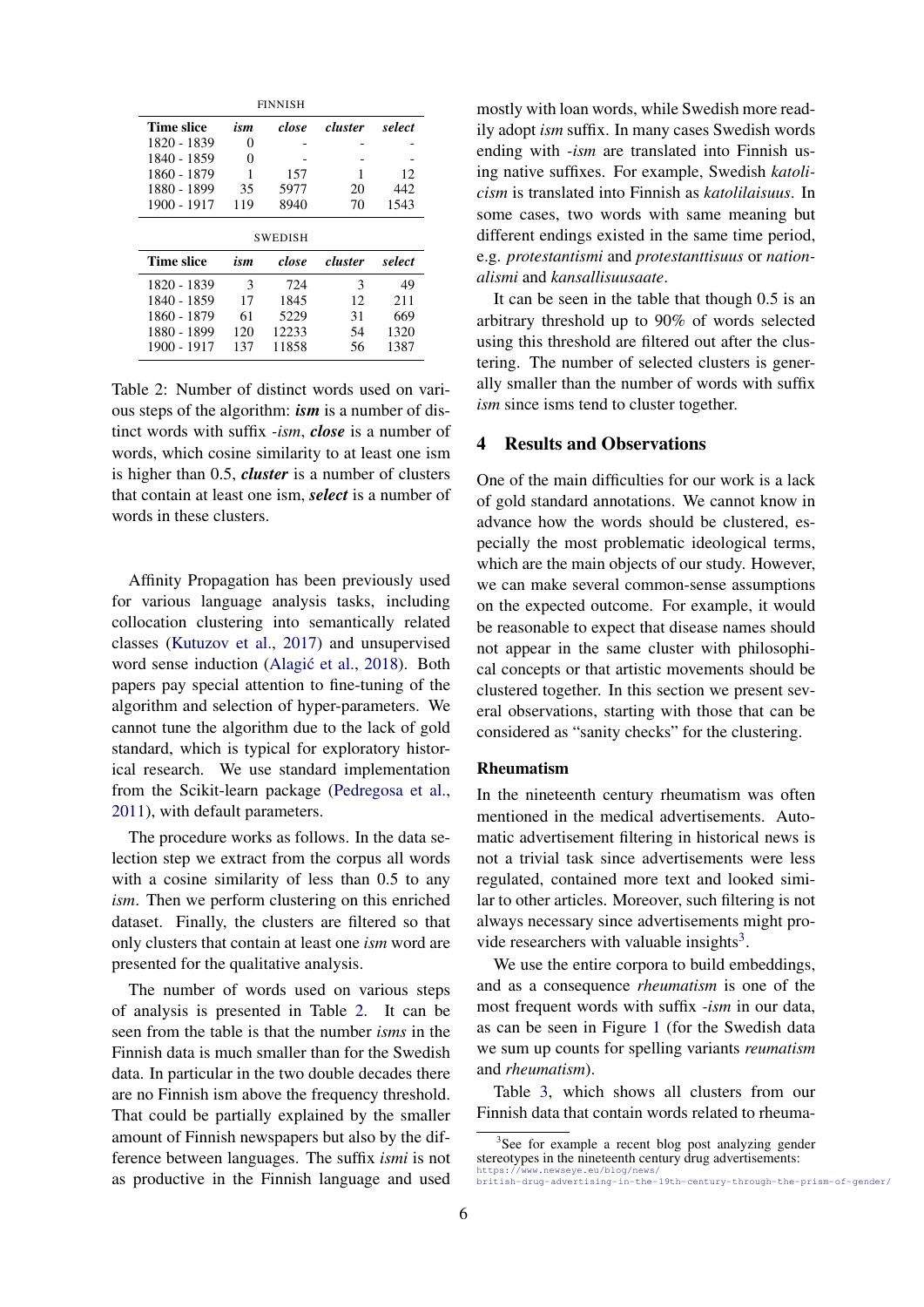<span id="page-4-0"></span>

| 1880-1899                                                                            | 1900-1917                                                                                               |
|--------------------------------------------------------------------------------------|---------------------------------------------------------------------------------------------------------|
| <i>reumatismi</i> 'rheumatism'                                                       | vähäverisyys 'anaemia' risatauti 'lymphadenitis' veripuute 'anaemia' heillou 'weakness?' <sub>ocr</sub> |
| <i>luuvalo</i> 'gout'                                                                | <i>nivelreumatismi</i> 'arthritis' <i>epämuodostuma</i> 'deformity' <i>kohju</i> 'hernia'               |
| $luumalo$ 'gout' $_{ocr}$                                                            | kroonillinen 'chronic' mahatauti 'gastroenteritis' mahakatarri 'gastritis'                              |
| iskä '?' latus '?'                                                                   | suolitauti 'salt deposits' riisitauti 'rickets' hermovaiva 'nerve ailment'                              |
| <i>liikavarvas</i> 'callus'                                                          | <i>verenvähyys 'anaemia' ruumisvika 'body problem' veritauti 'blood disease'</i>                        |
| kihti 'gout'                                                                         | lihavuus 'obesity' kaljupäisyys 'boldness' verettömyydä 'verettömyydä'                                  |
| säilöstystauti 'canning disease'                                                     | heikkohermoisuus 'neurasthenia' lihanen 'obese' sukupuoli- 'sex/gender' <sub>ocr</sub>                  |
| <i>jalkahiki</i> 'foot odor'                                                         | sappitauti 'biliary disease' heitlous 'weakness' <sub>ocr</sub> selkäydintauti 'spinal cord disease'    |
| kivuton 'painless'                                                                   | hermoheikkous 'neurasthenia' ruokasulatushäiriö 'digestion problem'                                     |
| reumatillinen 'rheumatic'                                                            | kalvetustauti 'anaemia' vinous 'skewness' tautitila 'disease place'                                     |
| <i>reumaatillinen</i> 'rheumatic'                                                    | vähäverinen 'anaemic' epämuodostua 'to deform' hermosairaus 'neuropathy'                                |
|                                                                                      |                                                                                                         |
| <b>X''</b> applikatorn ger styrka och vigör.<br>En intressant bok lämnas gratis!     | <i>reumatismi</i> 'rheumatism' <i>hiustauti</i> 'hair disease' <i>jäsensärky</i> 'limb ache'            |
| Om Ni känner Eder ner-                                                               | hermo 'nerve' oxygeno '?' vatsakatar 'gastritis' umpitauti 'constipation'                               |
| vös, om Ryggvärk o, Reu-<br>matism plåga Eder, om Ni                                 | nuha 'rhinitis' hermotautinen 'neurotic' topioli '?' kurkkukatarri 'pharyngitis'                        |
| blir trött vid minsta an-<br>strängning, om Ni saknar<br>forna dagars styrka och     | parannuskeino 'remedy' hoitokeino 'cure' spirosiini 'spirosin' lazarol 'lazarol'                        |
| energi, om Ni känner Eder<br>nedtryckt till själ o. kropp.                           | <i>lääkitä</i> 'to medicate' <i>kotilääke</i> 'home medicine' <i>reumaattinen</i> 'rheumatic'           |
| om sömnen uteblir, om<br>magen är i oordning, eller                                  | <i>hammastauti</i> 'tooth disease' <i>rautaliuos</i> 'iron care' <i>jäsenkolotus</i> 'limb ache'        |
| kroppens organ för öfrigt<br>ej ordentligt fullgöra sina<br>funktioner, då skulle Ni | leini 'rheumatism' linjamentti 'ointment' parannusaine 'betterment' vilustuminen 'cold'                 |
| förskaffa "INDUX" Appli-<br>katorn och återvinna Eder                                | <i>luuvalo</i> 'gout' <i>latsaro</i> '?' <i>hengityselimettauti</i> 'respiratory disease'               |
| hälsa. Se här hvad den<br>kan uträtta:                                               |                                                                                                         |

Table 3: Clusters containing Finnish words related to rheumatism. Original words are presented in italics together with English translations in quotes. *ocr* means the word is incorrectly spelled due to OCR errors; "?" means "impossible to translate"—these are mostly fragments of words appearing due to OCR errors. Bottom left: an advertisement of a rheumatism medicine from *Hufvudstadsbladet*, 01.03.1912, no. 59, p. 15

tism. It can be seen that*rheumatism* does not interfere with other isms: the clusters entirely consist of words related to drugs, medical procedures, diseases and other physical conditions, such as baldness or obesity. In that sense clusters are rather precise and justify our algorithmic decisions.

On the other hand, cluster may be too finegrained for our needs. In the 1900-1917 doubledecade there are two clusters with similar meaning: one related to *reumatismi* 'rheumatism', another to *nivelreumatismi* '(rheumatoid) arthritis'. Very similar results were obtained on the Swedish data: *reumatism* 'rheumatism' and *ledgngsreumatism* 'arthritis' are split into different clusters even though spelling variants *rheumatism* and *reumatism* are clustered together.

We suggest that the fine-grained clustering does not as such reflect semantic differences, but the differences in distribution come from slightly different uses in the newspapers. While there are similarities it seems that rheumatism appears more often in medical advertising whereas the arthritis seems to be more likely to appear in text content with a more ambitious take on educating the public about medical issues.

### Spiritism

In Table [4](#page-5-0) we present clusters obtained from Swedish data that contain the word *spiritism*. The

cluster for the 1860-1879 double decade contains a few words related to this popular practice such as *pressense´* and *kabal* though most of its content are names of famous scientists and writers. This might be an error: some of the names might be a person that were discussed in the context of spiritism (as objects to spiritism or as scientific authorities), e.g. Aristotle or Galileo, and others are words that are similar to these names. In other words, *spiritism* might be an outlier in this cluster.

It might also be the case that spiritism was sometimes used as 'spiritualism' and Darwin and the others were discussed in this context. This would require a further analysis.

The clusters for the latter double-decades do not expose such problems and consist mostly of words clearly related to spiritism including some very specific terms, such as *transmigration*, and more general esoteric concepts, such *theosophy* or *freemasonry*. The 1880-1899 cluster might also reflect a contemporary discussion on relations between science and mysticism, since it contains such isms as *positivism* or *darwinism*.

## Separatism

Separatism is a more tricky concept, which undergo a noticeable usage change in our datasets as can be seen in Table [5,](#page-5-1) where we present clusters for Swedish *separatism*.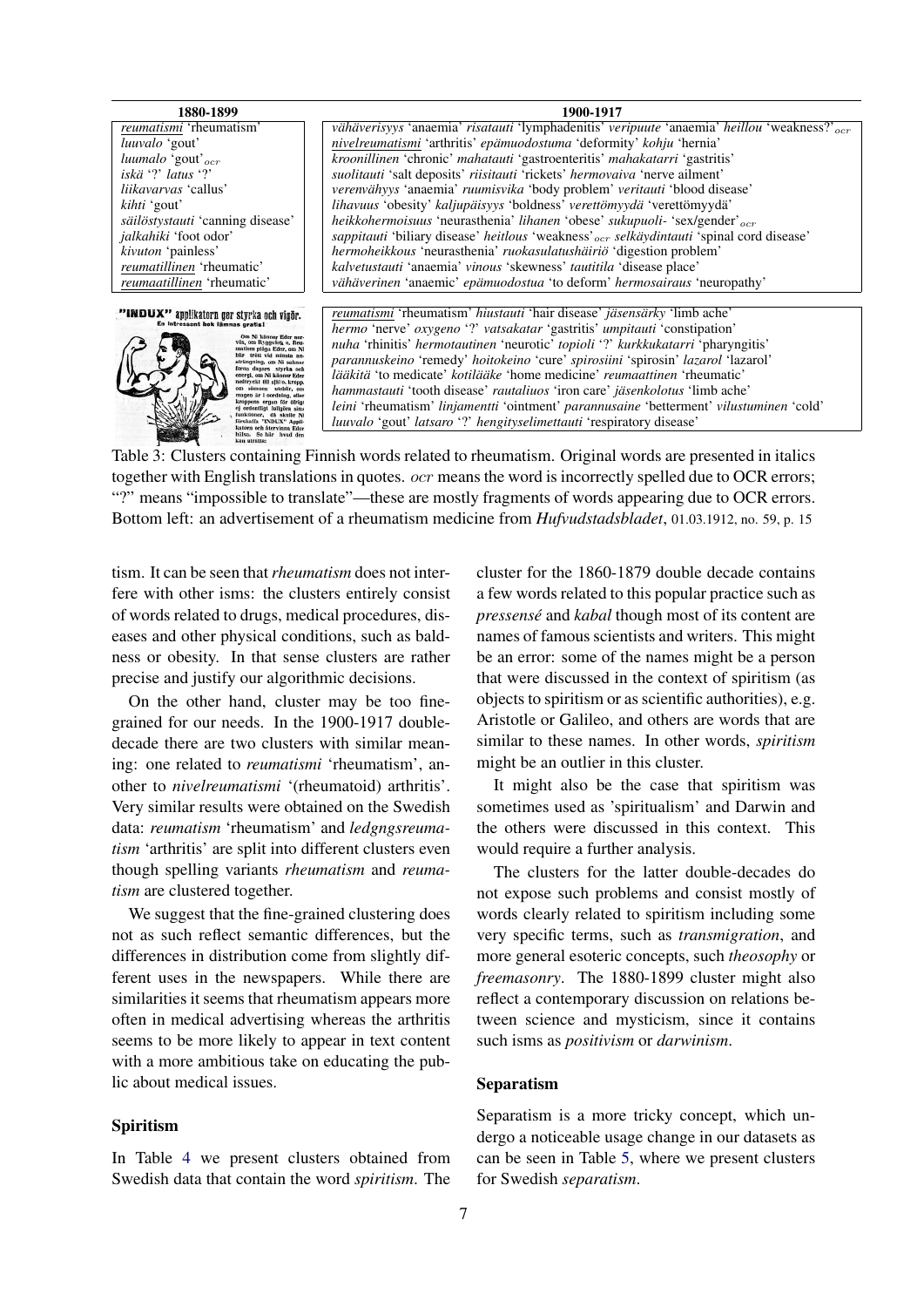*quand* 'when' (Fr) *loyson* 'Loyson'

### 1860-1879 1880-1899 1900-1917

<span id="page-5-0"></span>*spiritism* 'spiritism' **spiritism'** *spiritism* 'spiritism' *teosofi* 'theosophy' *spiritism* 'spiritism' *hypnotism* 'hypnotism' *pressensé* 'presence' (Fr) *frimureri* 'freemasonry' *feder* '?' *andevarld* 'spirit world *pressense* 'presence' (Fr) **frimureri** 'freemasonry' *feder* '?' **andevarld** 'spirit world' *teosofisk* 'theosophic' *pater* 'pater' voltaire 'Voltaire' **bluese** '/' *andevarld* 'spiritistisk 'spiritualistic' *telepati* ' *pater* 'pater' *voltaire* 'Voltaire' **mysterium** 'mystery' *spiritualism* 'spiritualism' *spiritistisk* 'spiritualistic' *telep*<br> *darwinism* 'darwinism' *positivism* 'positivism' **positivism'** spiritualism' spiritualism *darwin* 'Darwin' *renan* 'Renan' **darwinism** 'darwinism' *positivism* 'positivism' ism' själavandring 'transmigration' isotopic state is a spalavandring transmigration' isotopic state of the spalar of the spalar of the sp zola 'Zola' *newton* 'Newton' | buddism 'Buddhism' *darvinism* 'darvinism' | trolleri 'magic' *journalism* 'journalism' balzac 'Balzac' michelet 'Michelet' | vegetarianism 'vegetarianism' astrologi 'astrology' | ckult 'occ *balzac* 'Balzac' *michelet* 'Michelet'  $|$  *vegetarianism* 'vegetarianism' *astrologi* 'astrology *ealilei* 'Galileo' *corneille* 'Corneille' *astrology teosofisk* 'theosophic' *bibelkritik* 'Bible criticism' *galilei* 'Galileo' *corneille* 'Corneille' *deosofisk* 'theosophic' *bibelkritik* 'Bible criticism' *astrologi* 'astrology' *frimureri* 'freemasonry' *aristoteles* 'Aristotle' *kabal* 'cabal' *atteroishi* 'metaphysics' *t aristorial 'Aristoteles' in the metafysik* 'metaphysics' *teosofien* 'theosophy' *gondiagnos* 'eye diagnosis' *alkedarin* 'Darvin' *darvins* 'Darvin' 'Darvin' 'Darvin' 'Darvin' 'Darvin' 'Darvin' 'Darvin' 'Darvin' 'Darvin' *oppert* 'Oppert' *rousseau* 'Rousseau' *darvin* 'Darvin' *darvins* 'Darvin' *darvins* 'Darvin' *clairvoyance* 'clairvoyance' (Fr) *darvin* 'Darvin' *darvins* 'Darvin' *darvins* 'Malthus' *darkeläsning* 'mind reading' *dar providency in a in the interpretation' <i>utvecklingslara* 'evolution' *malthus* 'Malthus' *ankelasning* 'mind reading' *tankelasning* 'mind reading' *tankelasning* 'mind reading

### Table 4: Clusters containing Swedish word *spiritism*.

materialism' materialism' *materialist* 'materialistic' | *språkgräl* 'language quarrel' *konservatism* 'conservatism' *rationalism* 'rationalism' *språkfråga* 'language question' *idealism* '*rationalism* 'rationalism' *s* 

*mysticism* 'mysticism' *naturalism* 'naturalism' *finskhet* 'Finnishness' *fennomanins* 'Fennomania' *darwinism* 'darwinism' *moral* 'morality' *fennomani* 'Fennomania' *svenskhet* 'Swedishness *darwinism* 'darwinism' *moral* 'morality' *fennomani* 'Fennomania' *svenskhet* 'Swedishness' *bourgeoisins* 'bourgeoisie' *byrakratien* 'bureaucracy' *fennomania* 'Fennomania' *viking party*' samhällsopinion 'social opini *tidsanda* 'zeitgeist' *krass* 'crass' *utopi* 'utopia' *fennomanin* 'Fennomania' *vikingaparti* 'Viking party' *samhallsopinion ¨* 'social opinion' materialistisk 'materialistic' otro 'incredible' språkpolitik 'language policy' publicistisk 'publishing' sträfvandenas '?' rikskomplex 'national complex' nationalistisk 'rationalistic' wantro '?' partiagitation 'party agi *menniskonaturen* 'human nature' *itidehvarfvets* '?' **partifanatism' party agitation'** *party agitation' party agitation' party agitation' party artism* **and** *alter**anaticism' and artifanatism' and alterial in the time in materialism* 'materialism' *materialistic*' **alixies** in *sprakgral* 'language quarrel' **in the sprake** 'borderline' *gransmarke* 'borderline' *gransmarke* 'borderline' *gransmarke* 'borderline' *gransmarke* **in** *sprakfa idealism* 'idealism' *rationalism* 'rationalism' *språkfråga* 'language question' *smhällskraft* 'social force' *statlighet* 'statehood' *spräkfrågan* 'language question' *frihetssträvande* 'freedom-aspiring' *wäldets* '? *negation* 'negation' *abstraktion* 'abstraction' *sprakfragan* 'language question' *frihetsstravande* 'freedom-aspiring' *waldets idealistic' iusskygghet* 'photophobia' *iusskygghet* 'photophobia' *iksmakt* 'national

### 1860-1879 1880-1899 1900-1917

<span id="page-5-1"></span>*separatism* 'separatism' *separatism* 'separatism' *rent* '?' *separatism* 'separatism' *riksid* 'national idea'ocr *idealistisk* 'idealistic' *ljusskygghet* 'photophobia' *riksmakt* 'national power' *sjalfh ¨ arskarmakten ¨* '?'

### Table 5: Swedish clusters containing word *separatism*

<span id="page-5-2"></span>

Table 6: Finnish clusters containing word *separatismi*

Most of the words in the 1860-1879 cluster are religious, philosophical or scientific notions, thus we can assume that the cluster presents a religious context of *separatism*. The 1880-1899 cluster contains completely different set of words, including reference to specific political entities, such as Fennomans movement and contains rather emotional expressions, such as *agitation* or *fanaticism*. These words are related to a contemporary discussion about national identity and national language. The 1900-1917 cluster is again different from the previous two and contains more general political lexis. Thus, we can suggest that at the beginning the notion of separatism had mostly religious meaning, when it was adopted by a limited number of liberals and finally spread into a more general political discourse.

The Finnish clusters for *separatismi*, presented in Table [6,](#page-5-2) are quite similar to Swedish. The main difference is that in the 1860-1879 the word is mentioned less than 100 times and as a conse-

quence excluded from our models. But the 1880- 1899 and 1900-1917 Finnish clusters follow the same pattern: the former contains quite specific references, while the latter consists of more general political words.

The change in the distribution of *separatism* seems to be related to a change in the dominant context in which it was discussed (from religious context to a political context). This also entails some degree of semantic change.

This contextual and semantic shift could be to some extent visible from changes in the nearest neighbours of *separatism* presented in Figure [2a.](#page-6-0) However, nearest neighbours produce a more vague overview: for example, religious isms, such as *pietism*, are presented among nearest neighbours of *separatism* in 1860-1879. Similarly, the overlap between Finnish clusters, shown in Table [6,](#page-5-2) and nearest neighbours of *separatismi*, presented in Figure [6](#page-5-2) is very limited.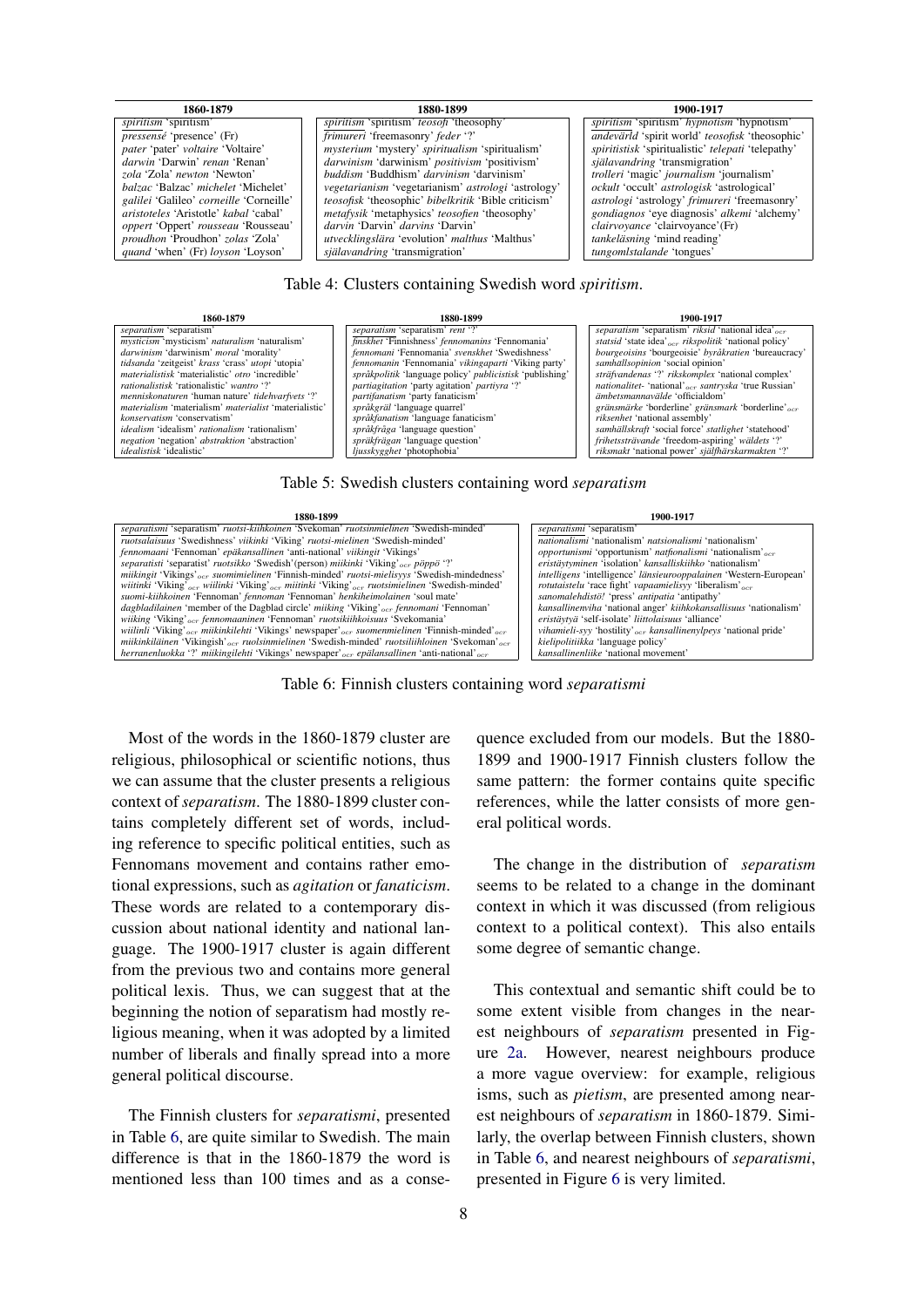<span id="page-6-0"></span>

(b) FINNISH

Figure 2: tSNE plot word *separatism* and its nearest neighbours across time slices.

This can be explained by the nature of the clustering procedure: each word can be among the nearest neighbours for any number of other words while Affinity Propagation assign a word to exactly one cluster so that *socialism* and *katolicism* are separated in clusters of their own. The difference between outputs demonstrates an added value of the clustering, which selects only one word split among many possibilities provided by embeddings. At the same time, this also means loss of information, especially for polysemous words.

# 5 Conclusion and Further Work

We presented our ongoing work aimed at the implementation of tools facilitating historical studies of newspaper archives. We proposed an unsupervised procedure to trace differences in word usage

over time. The procedure consists of two major steps: training of diachronic embeddings and then clustering embeddings of selected words together with their neighbours to obtain historical context.

In this paper we applied this procedure to a group of words ending with suffix *-ism*. The method allowed us to distinguish ideological terms, such as *socialism* from other words with the same suffix, such as disease names or scientific terms. This promising result suggests that it is worthy to further elaborate the proposed method.

At this stage of the work we are unable to draw any clear conclusions related to usage of isms in the nineteenth century in Finland. Clusters that contain ideological words are the most problematic for the interpretation, which is not surprising given complex nature of the underlying concepts.

Nevertheless, we consider the obtained clusters useful for historical studies since they provide a researcher with a condensed representation of word usages in a large corpus. This is a novel way to look at historical data, which might be especially useful in combination with other tools such as named entity recognition or topic modelling.

Further improvements of the method should include both parts, namely embeddings and clustering. We plan to try building *continuous* word embeddings [\(Dubossarsky et al.,](#page-7-14) [2019;](#page-7-14) [Gillani and](#page-7-15) [Levy,](#page-7-15) [2019;](#page-7-15) [Rosenfeld and Erk,](#page-7-16) [2018;](#page-7-16) [Yao et al.,](#page-7-17) [2018\)](#page-7-17) that would allow us to investigate gradual semantic shifts rather than split data into discrete time slices. Improvement of clustering might include fine-tuning of the algorithm parameters, though this is quite hard to do without manually annotated data. Thus, our main focus would be in finding other applications for the proposed procedure that would be meaningful from a historical research point of view and easily assessed at the same time.

We will also continue development of complex instruments for historical news analysis that would utilize clustering techniques together with other automatic text analysis methods.

## Acknowledgements

We are grateful to Simon Hengchen and Mark Granroth-Wilding for the help with data preparation. This work has been supported by the European Unions Horizon 2020 research and innovation programme under grants 770299 (NewsEye) and 825153 (EMBEDDIA).